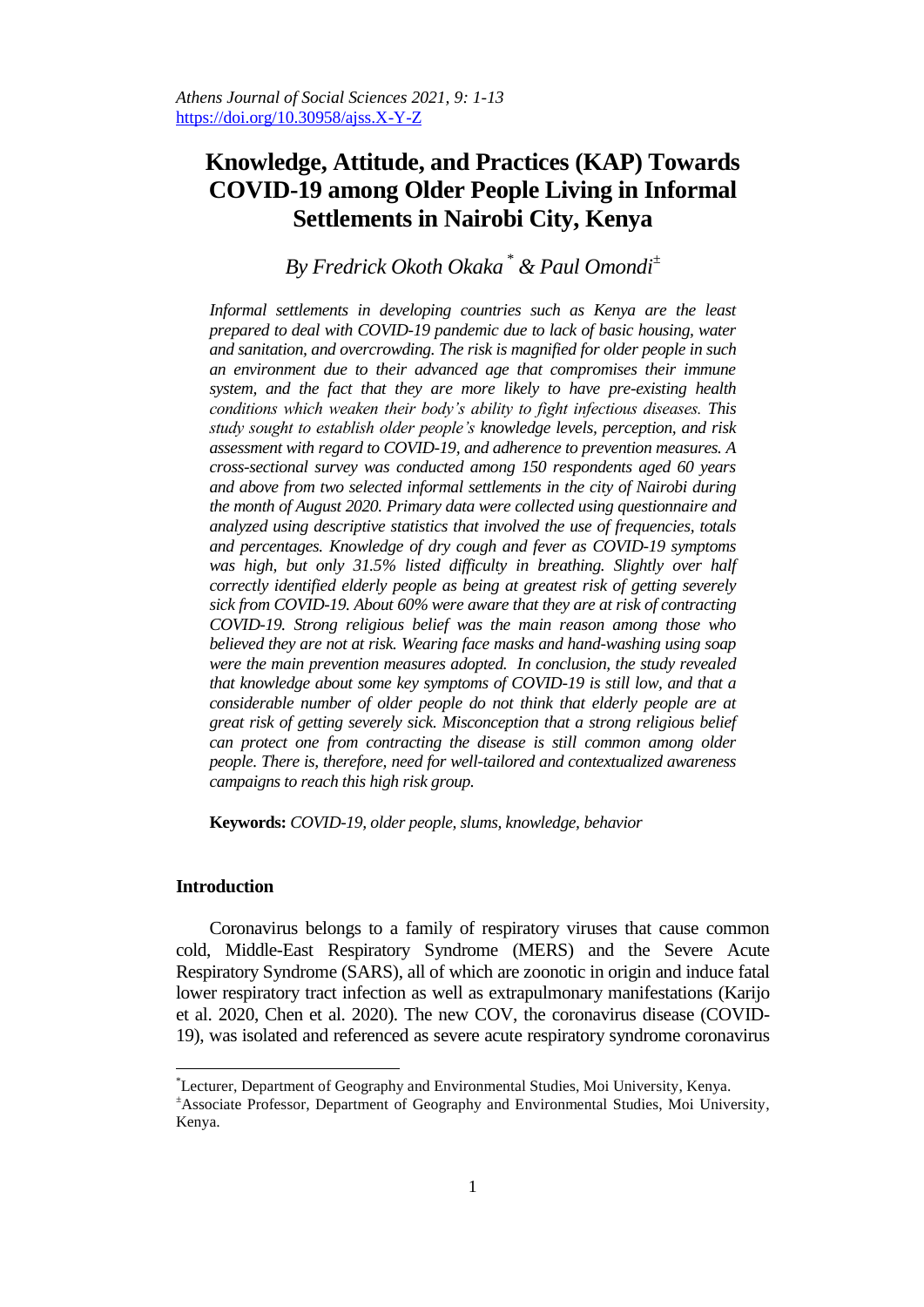2 (SARS-COV-2) (Adhikari et al. 2020, Karijo et al. 2020). Its clinical manifestations include fever, fatigue, dry cough, shortness of breath, and acute respiratory distress syndrome (Chen et al. 2020).

COVID-19 pandemic is wreaking havoc across the globe, causing a global health crisis due to its rapid onset, spatial extent and complex consequences (Cheval et al. 2020). Six major pandemic and epidemic outbreaks have swept the planet between 2000 and 2019, namely Severe Acute Respiratory Syndrome (SARS) (2002–2004), H1N1 influenza (2009), Middle East respiratory syndrome (MERS) (2012–2020), the West-African Ebola virus epidemic (2013–2016), the Zika fever (2015–2016), and Avian influenza (2008–2014). None of these, however, achieved the spatial extent and the widespread impacts that the novel coronavirus has done (Cheval et al. 2020). The World Health Organization declared it a health emergency (Kroumpouzos et al. 2020, Sohrabi et al. 2020).

Kenya has not been spared the ravage of this disease (Karijo et al. 2020). The first case of COVID-19 in Kenya was confirmed on 13 March, 2020 (Macharia et al. 2020, Barasa 2020). Since then there were 68,193 laboratory confirmed swab tests and 1,228 deaths with positive test results as of 13 November, 2020 (Kajliwa 2020b). By March 2021 Kenya ministry of health announced a third wave of the COVID-19 outbreak that was totaling over 700 cases a day (Nakkazi 2021). A fear, of a fourth wave as a result of the highly contagious COVID-19 delta variant was reported by June 2021 (Herbling 2021). Currently as at August 17, 2021 there have been 222,894 total confirmed cases and 4,354 cumulative fatalities (RoK 2021). Kenya has the highest number of recorded cases of COVID-19 in East Africa and, despite various confinement measures, infection numbers are yet to be contained. Although there was a drop in cases in the month of September 2021, there has been a surge with positive cases going up to 14% from the second week of October 2020 (Kajliwa 2020a) moving into 2021 and in August 2021 stands at 12.5% (RoK 2021). There is sustained local transmission. The major concerns, according to Barasa (2020), are limited surge capacity of the country's health system and groups of Kenyan population identified as potentially highly vulnerable to infection and/or severe disease, such as the older people living in informal settlements.

Informal settlements are themselves highly susceptible to disease outbreaks. For example, disease outbreaks in the past pandemics have been accelerated in informal settlement settings: the spread of Ebola during the 2014-2016 pandemic was propelled by the densely populated informal settlements in Guinea, Liberia, and Sierra Leone; and Zika took hold in favelas in Rio de Janeiro, Brazil (Snyder et al. 2017, Snyder et al. 2014). The risk is magnified for older people in such environment by not only the poor living environment but also their advanced age that compromises their immune system and the fact that they are more likely to have pre-existing comorbidities such as heart disease, hypertension, diabetes, lung or kidney disease, which weaken their body's ability to fight infectious disease (Daoust 2020). To prevent this pandemic from having serious implications on such highly vulnerable groups, it is imperative to institute effective infection prevention and control measures. Consequently, it is urgent to understand their knowledge, perception, assessment of the risk, and adherence to prevention measures. In this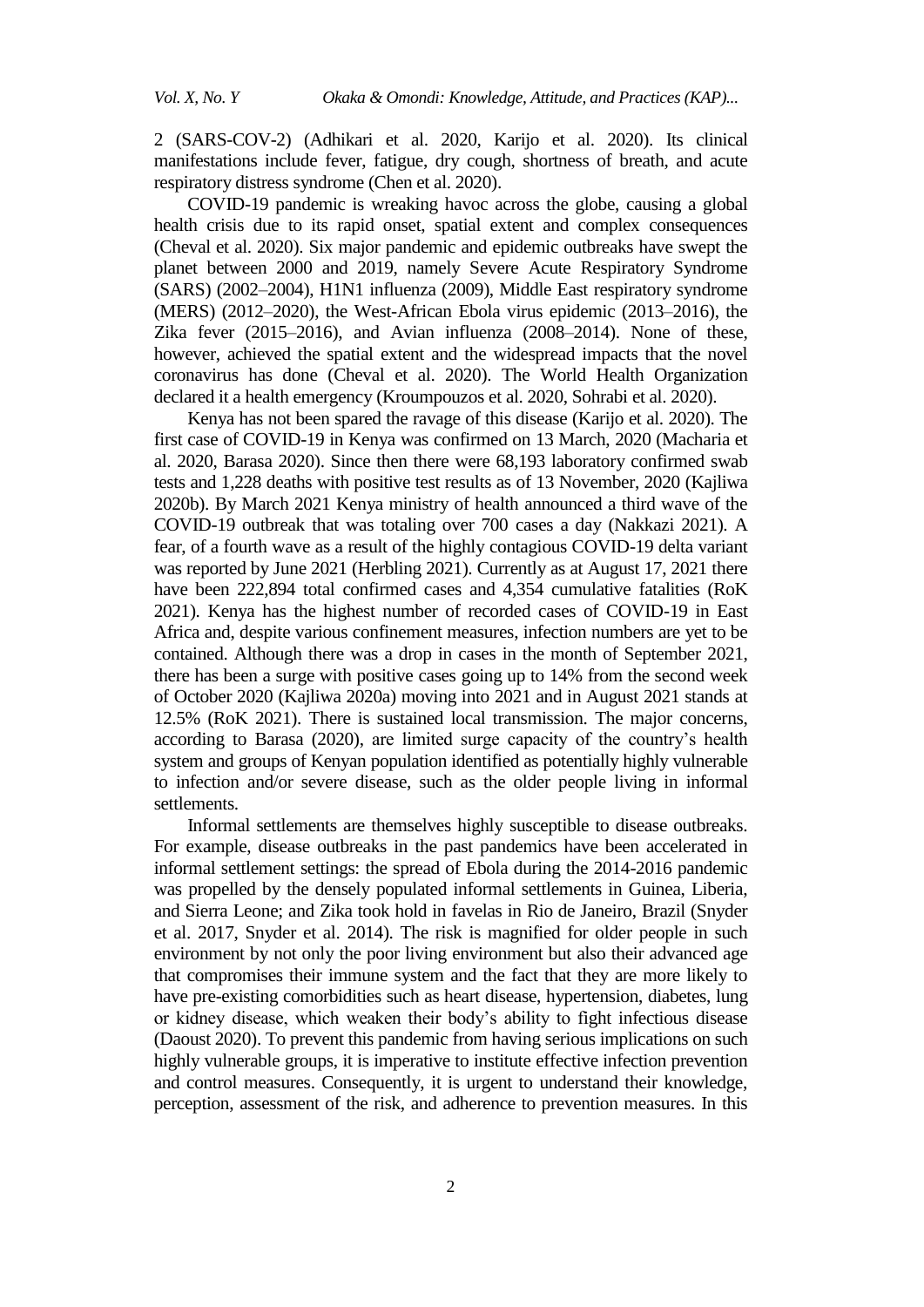study, we investigated participants from two informal settlements in Nairobi City.

#### **Materials and Methods**

This study was a cross-sectional survey of respondents aged 60 years and above from two selected informal settlements in the city of Nairobi. Records of the older people aged 60 and above were obtained from the Nairobi Urban Health and Demographic Surveillance System (NUHDSS) which showed that there were a total of 1829 older people aged 60 and above living in the two slums of Viwandani and Korogocho. From these records a random sample of 150 respondents was drawn to constitute study subjects, taking consideration of age group and sex.

The sample size was calculated based on Kothari's formulae for determining sample size for finite population (Kothari 2004) as illustrated below:

$$
n = \frac{z^2 pqN}{e^2(N-1) + z^2 pq}
$$

Where: n-is the sample size

N-is the population of older people in the two informal settlements (1829) z-is value found in the table for the desired confidence level of 95% (1.96) p-is the estimated proportion which has the attribute in question (sample proportion) (0.5)

q-is 1-p

e-is the precision rate or margin of error (8%)

$$
n = \frac{1.96^2 \text{x} (0.5) \text{x} (0.50) \text{x} (1829)}{(0.08)^2 (1829 - 1) + (1.96)^2 \text{x} (0.5) \text{x} (0.5)} \quad n = 138
$$

The sample size was rounded to 150. Random sampling was used to pick respondents from the list obtained from the NUHDSS. Primary data were obtained using a questionnaire which was administered to each respondent by the researcher and research assistants. The questionnaire was used to gather information on the demographic characteristics of the respondents, their knowledge, attitudes and practices toward COVID-19. Health protocols such as wearing face masks, keeping social distance and sanitizing which are required to curb the spread of coronavirus were observed during the administration of the questionnaires. Data were analyzed using the Statistical Package for Social Science (SPSS) software which enabled to the generation of descriptive statistics such as frequencies and percentages.

### **Results**

A total of 150 older people respondents were included in the study. Most (63.3%) of the respondents were from Korogocho informal settlement. This is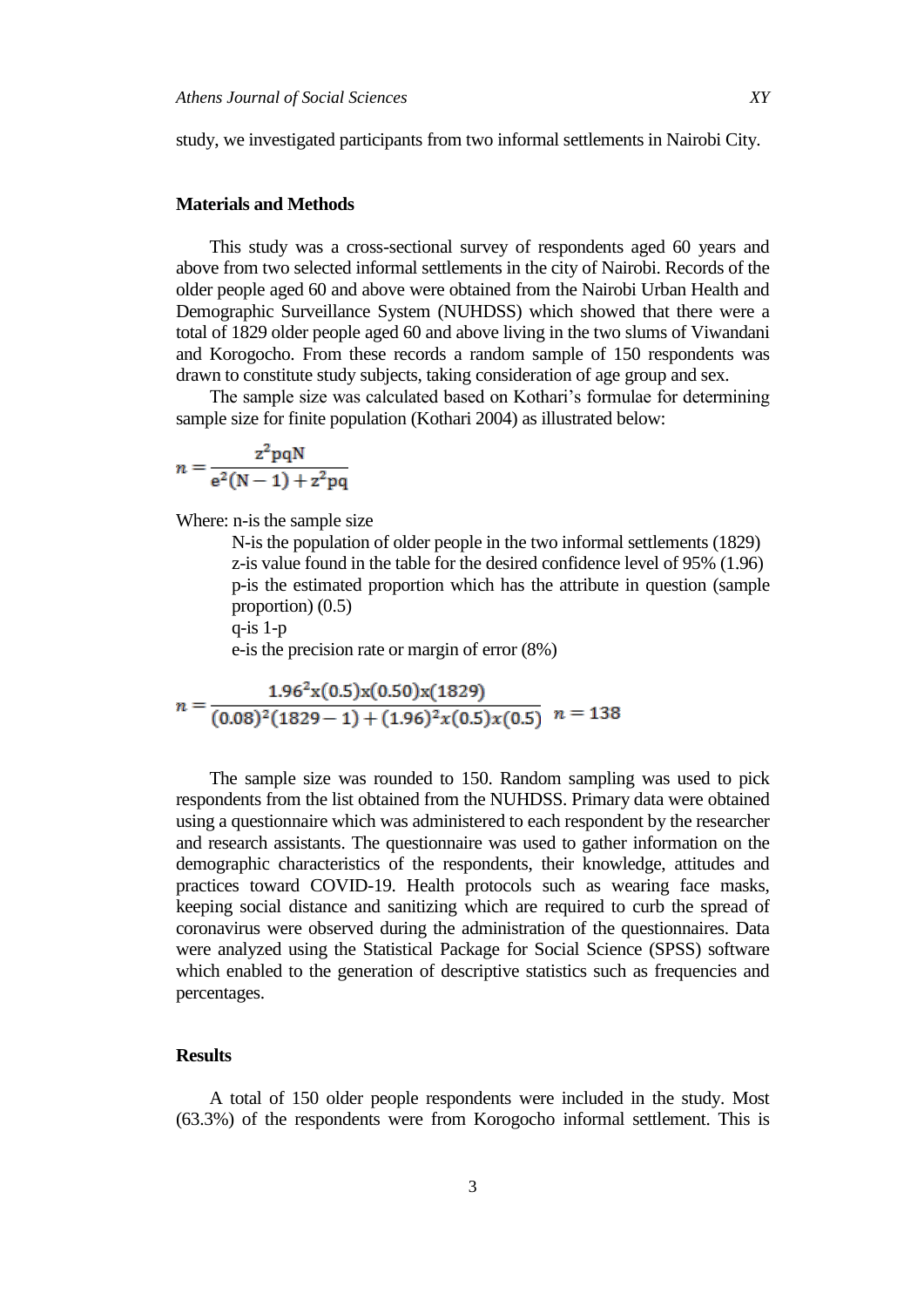because it is the larger of the two. The majority (66.7%) of the respondents had resided in the informal settlements for over 20 years, with males being the most predominant group (61.3%). In terms of age, most (55.3%) were between the ages of 60-69 years, with majority (44.7%) married; however, up to 30.7% were widowed. Most of the respondents had either attained primary level of education (44.0%) or had no formal education (40.0%). Up to 34.0% were unemployed with 28.0% involved only in small trade. Finally, 42.7% lived in households with 2 to 5 members, while 27.3% stayed alone (Table 1).

| <b>Characteristics of Respondents</b> |                          | <b>Male</b><br><b>Female</b> |                          |                          | <b>Overall</b>  |                   |  |
|---------------------------------------|--------------------------|------------------------------|--------------------------|--------------------------|-----------------|-------------------|--|
|                                       | f                        | $\frac{0}{0}$                | f                        | $\frac{0}{0}$            | f               | $\frac{0}{0}$     |  |
| <b>Residence</b>                      |                          |                              |                          |                          |                 |                   |  |
| Korogocho                             | $\overline{50}$          | 54.3                         | $\overline{45}$          | 77.6                     | $\overline{95}$ | 63.3              |  |
| Viwandani                             | $\overline{42}$          | $\overline{45.7}$            | 13                       | $\overline{22.4}$        | $\overline{55}$ | 36.7              |  |
| Length of residence (years)           |                          |                              |                          |                          |                 |                   |  |
| $1-9$                                 | $\overline{9}$           | 9.8                          | 4                        | 6.9                      | 13              | 8.7               |  |
| $10-14$                               | $\overline{8}$           | 8.7                          | $\overline{4}$           | $\overline{6.9}$         | $\overline{12}$ | $\overline{8.0}$  |  |
| $15-19$                               | 17                       | 18.5                         | $\overline{8}$           | 13.8                     | $\overline{25}$ | $\overline{16.7}$ |  |
| $\overline{20}$ and above             | $\overline{58}$          | 63.0                         | $\overline{42}$          | 72.4                     | 100             | 66.7              |  |
| <b>Sex</b>                            |                          |                              |                          |                          |                 |                   |  |
| Male                                  | $\blacksquare$           | $\blacksquare$               | $\overline{\phantom{a}}$ | $\frac{1}{2}$            | 92              | 61.3              |  |
| Female                                | $\overline{\phantom{a}}$ | $\overline{\phantom{a}}$     | $\blacksquare$           | $\overline{\phantom{a}}$ | 58              | 38.7              |  |
| <b>Age Category (years)</b>           |                          |                              |                          |                          |                 |                   |  |
| $60 - 69$                             | $\overline{54}$          | $\overline{58.7}$            | $\overline{29}$          | 50.0                     | $\overline{83}$ | 55.3              |  |
| $70-79$                               | 30                       | 32.6                         | 20                       | 34.5                     | 50              | 33.3              |  |
| 80 and above                          | 8                        | 8.7                          | 9                        | 15.5                     | 17              | 11.4              |  |
| <b>Marital Status</b>                 |                          |                              |                          |                          |                 |                   |  |
| Married                               | 55                       | 59.8                         | 12                       | 20.7                     | 67              | 44.7              |  |
| Single                                | 8                        | 8.7                          | 9                        | 15.5                     | 17              | 11.4              |  |
| Divorced/Separated                    | $8\,$                    | 8.7                          | 12                       | 20.7                     | 20              | 13.3              |  |
| Widowed (widows and widowers)         | 21                       | 22.8                         | 25                       | 43.1                     | 46              | 30.7              |  |
| <b>Educational Attainment</b>         |                          |                              |                          |                          |                 |                   |  |
| No formal education                   | 33                       | 35.9                         | 27                       | 46.6                     | 60              | 40.0              |  |
| Primary                               | 41                       | 44.6                         | 25                       | 43.1                     | 66              | 44.0              |  |
| Secondary and above                   | 18                       | 19.6                         | 6                        | 10.3                     | 24              | 16.0              |  |
| <b>Main Occupation</b>                |                          |                              |                          |                          |                 |                   |  |
| Roadside farming                      | $\sqrt{5}$               | 5.4                          | $\mathfrak s$            | 8.6                      | 10              | 6.7               |  |
| Small trader                          | 20                       | 21.7                         | 22                       | 37.9                     | 42              | 28.0              |  |
| Retired former government/private     | 10                       | 10.9                         | $\overline{0}$           | 0.0                      | 10              | 6.7               |  |
| employee                              |                          |                              |                          |                          |                 |                   |  |
| Community/social worker, clergy       | $\overline{2}$           | $\overline{2.2}$             | 3                        | $\overline{5.2}$         | $\overline{5}$  | $\overline{3.3}$  |  |
| Artisan/Jua Kali                      | $\overline{13}$          | 14.1                         | $\mathbf{1}$             | $\overline{1.7}$         | 14              | 9.3               |  |
| Unemployed                            | 29                       | 31.5                         | 22                       | 37.9                     | 51              | 34.0              |  |
| Casual/domestic worker, security      | $\overline{13}$          | 14.1                         | $\overline{5}$           | 8.5                      | $\overline{18}$ | 12.0              |  |
| personnel                             |                          |                              |                          |                          |                 |                   |  |
| <b>Size of household</b>              |                          |                              |                          |                          |                 |                   |  |
| Stay alone                            | 30                       | 32.6                         | 11                       | 19.0                     | 41              | 27.3              |  |
| $2 - 5$                               | 38                       | 41.3                         | 26                       | 44.8                     | 64              | 42.7              |  |
| $6 - 10$                              | $\overline{19}$          | 20.7                         | 14                       | 24.1                     | $\overline{33}$ | 22.0              |  |
| 11 and above                          | $\overline{5}$           | 5.4                          | $\overline{7}$           | 12.1                     | 12              | 8.0               |  |

**Table 1.** *Demographic Characteristics of the Respondents*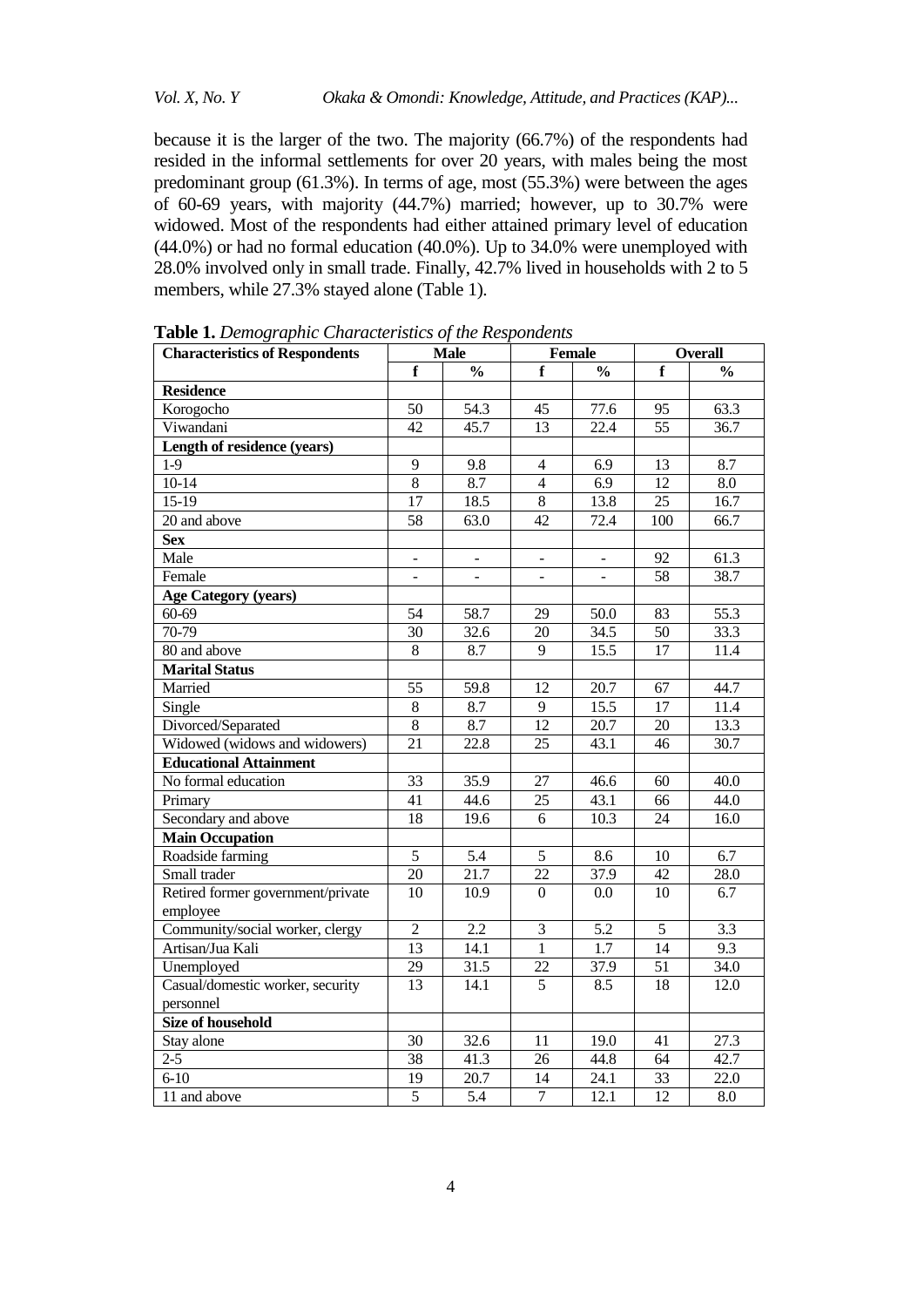### **Perception and Knowledge about COVID-19 by Older People**

Over 99% (149 out 150) of older people living in informal settlements had heard about COVID-19 (Table 2).

| <b>Aware/heard about COVID-19</b> |     | $\frac{6}{6}$ |
|-----------------------------------|-----|---------------|
| Yes                               | 149 | 99.3          |
| No                                |     |               |
| <b>Total</b>                      | 150 | 100.0         |

**Table 2.** *Heard of COVID-19*

The older people who indicated that they had heard of COVID-19 reported receiving information on COVID-19 from a wide variety of sources (Table 3). Overall, radio programmes or messages were the most widely cited sources (46.3%). These included radio programmes or shows (27.5%), and government through radio messages (18.8%). These were followed by neighbors (16.8%) and government through T.V. messages (15.4%). Exposure to radio was almost similar for all levels of education; however, neighbors were mainly relied on by those with non-formal education. This group relied less on T.V. programmes as compared to those with higher levels of education. Most male participants (55.5%) as compared to females (31.6%) got information about COVID-19 over the radio. In terms of age, neighbors and radio as sources of information ranked higher with increasing age.

| <b>Main source of information</b>                 | n              | $\frac{6}{9}$ |
|---------------------------------------------------|----------------|---------------|
| <b>Neighbors</b>                                  | 25             | 16.8          |
| Friends                                           | 4              | 2.7           |
| Spouse                                            | $\overline{2}$ | 1.3           |
| Government through TV messages                    | 23             | 15.4          |
| Government through Radio messages                 | 28             | 18.8          |
| Government officials e.g. chief, community leader | 4              | 2.7           |
| TV through the programmes or shows                | 11             | 7.4           |
| Radio through the programmes or shows             | 41             | 27.5          |
| Community meeting                                 |                | 0.7           |
| Church                                            |                | 4.7           |
| Mobile SMS/Internet                               |                | 0.7           |
| Community health workers/volunteers               | $\mathfrak{D}$ | 1.3           |
| <b>Total</b>                                      | 149            | 100.0         |

**Table 3.** *Main Source of Information About COVID-19*

The study participants had varied knowledge on the symptoms of COVID-19. For example, although knowledge of dry cough and fever which are the top two symptoms of COVID-19 were high at 70.5% and 67.8% respectively, difficulty in breathing was only mentioned by 31.5% of the respondents even though this is a sign of very severe infection (Table 4). Up to 33.6%, 30.2% and 19.5% reported blurred vision, sneezing and sweating respectively yet they are not symptoms of COVID-19. Knowledge of symptoms of COVID-19 increased with education. For example, 64.4% of those with no formal education listed dry cough, and this was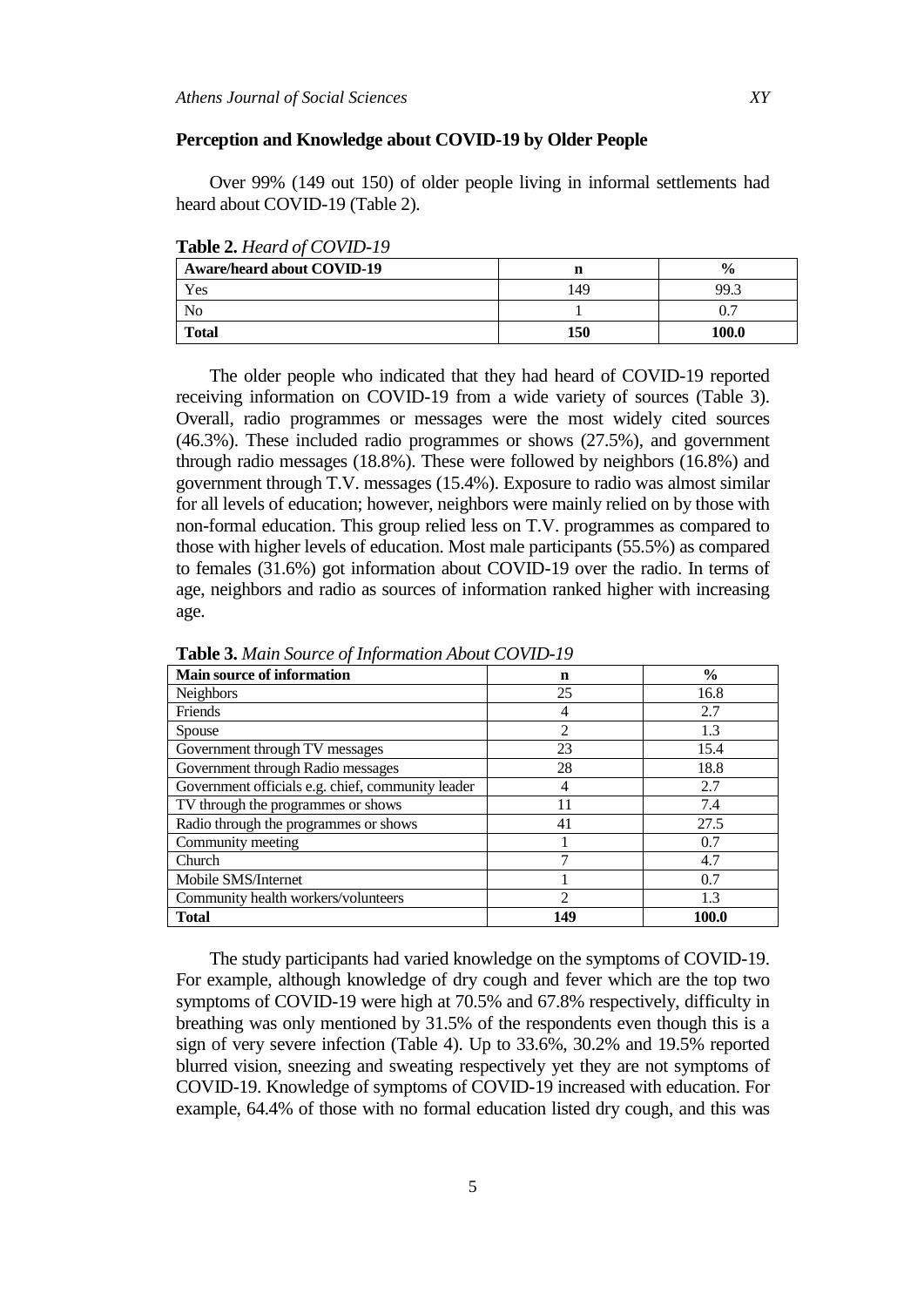slightly higher for those with primary level of education at 69.7% and rose to 87.5% for those with secondary level of education and above.

| $\cdots$ $\cdots$ $\cdots$ $\cdots$ $\cdots$ $\cdots$ $\cdots$ $\cdots$ $\cdots$ $\cdots$ $\cdots$ $\cdots$ $\cdots$ $\cdots$ $\cdots$ |                |               |
|----------------------------------------------------------------------------------------------------------------------------------------|----------------|---------------|
| Knowledge about COVID-19 symptoms                                                                                                      | n              | $\frac{6}{6}$ |
| Fever                                                                                                                                  | 101            | 67.8          |
| Sneezing                                                                                                                               | 45             | 30.2          |
| Sweating                                                                                                                               | 29             | 19.5          |
| Dry cough                                                                                                                              | 105            | 70.5          |
| Fatigue                                                                                                                                | 23             | 15.4          |
| Headache                                                                                                                               | 50             | 33.6          |
| <b>Blurred</b> vision                                                                                                                  | 8              | 5.4           |
| Difficulty in breathing                                                                                                                | 47             | 31.5          |
| Sore throat                                                                                                                            | 9              | 6.0           |
| Blocked stuffy nose                                                                                                                    |                | 0.7           |
| Running nose                                                                                                                           | 5              | 3.4           |
| Vomiting                                                                                                                               | 6              | 4.0           |
| Feeling of tiredness                                                                                                                   | 15             | 10.1          |
| Loss of taste                                                                                                                          | 5              | 3.4           |
| Don't know                                                                                                                             | $\overline{2}$ | 2.0           |

**Table 4.** *Knowledge Regarding COVID-19 Symptoms*

Among the older people, knowledge on who is at risk of severely getting sick from COVID-19 varied. For example, 51.0% were able to identify the elderly as at risk of getting severely sick, while up to 61.1% incorrectly believed that everyone was at high risk of severely getting sick from COVID-19. Only 9.4%, 19.5% and 29.5% mentioned people with HIV, young children, and people who are already sick/weak immune system respectively, yet these are groups that have been categorized by health bodies to be at high risk (Table 5). Education had mixed effect on knowledge of the two high risk groups, that is, the elderly and people who are already sick/weak immune system. For example, while knowledge on people who are already sick/weak immune system increased with the level of education (e.g., 27.1% for non-formal, 30.3% for primary level and 33.3% for secondary level and above), that of elderly at high risk decreased with level of education (e.g., 55.9% for non-formal, 50.0% for primary level and 47.1% for secondary level and above).However, knowledge of these two high risk groups was higher among females (e.g., 40.4% and 61.4% respectively) compared to males (e.g., 22.8% and 44.6% respectively).The same trend was noticeable with age category where the results indicated that the knowledge of the two high risk groups was higher among those aged 70 years and above as compared to those below this age category.

**Table 5.** *Knowledge of People at Greatest Risk of Getting Severely Sick from COVID-19* 

| People at greatest risk of getting severely sick from COVID-<br>19 | n  | $\frac{0}{0}$ |
|--------------------------------------------------------------------|----|---------------|
| Everyone                                                           | 9î | 61.1          |
| Young children                                                     | 29 | 19.5          |
| Elderly people                                                     | 76 | 51.0          |
| Young adults                                                       |    |               |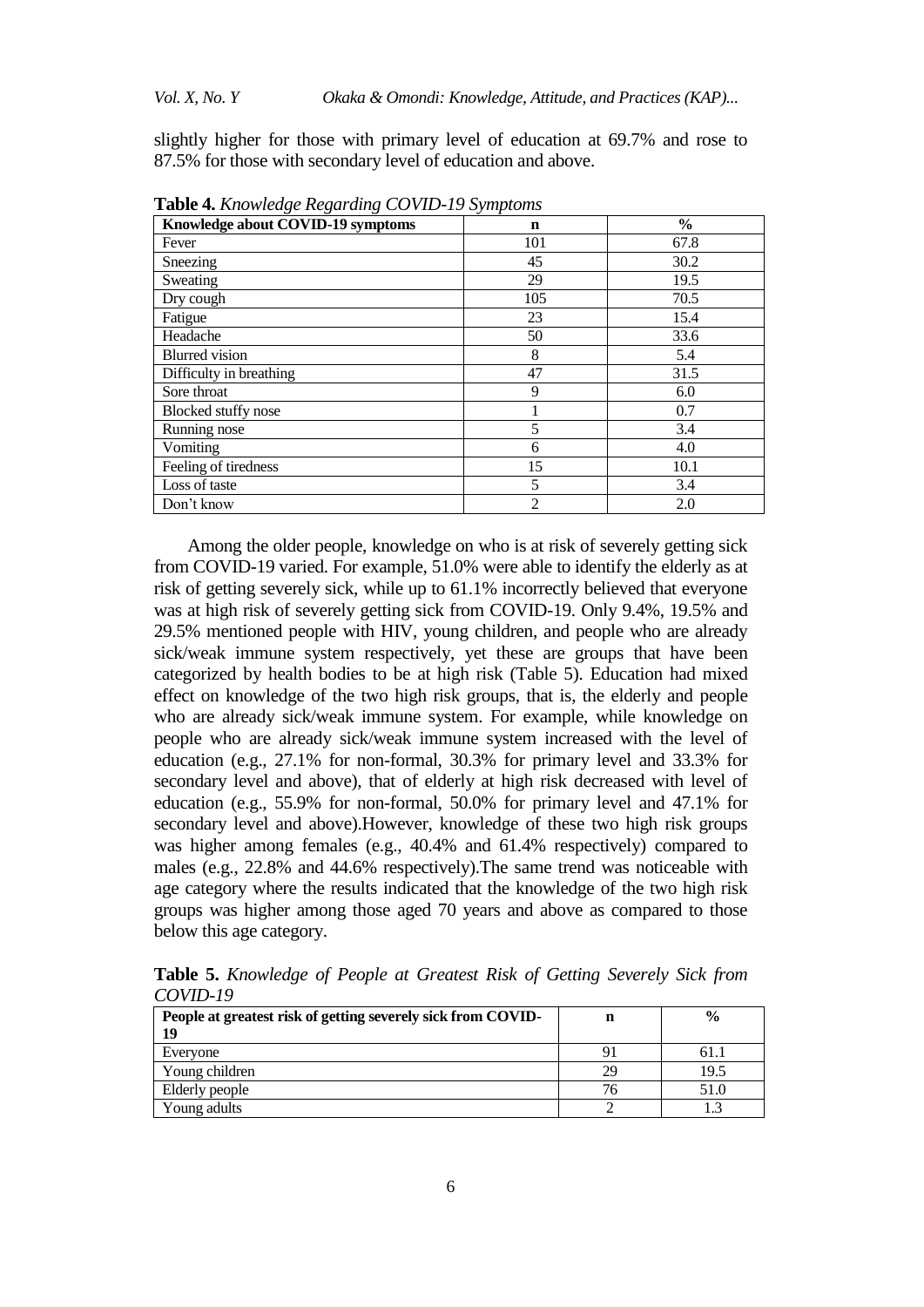| Pregnant women                                 |    |      |
|------------------------------------------------|----|------|
| People with HIV                                |    | 9.4  |
| People who are already sick/weak immune system | 44 | 29.5 |
| People who are obese                           |    |      |

The study also sought to know what the older people think about being at risk of contracting COVID-19. Overall, 60.4% believed that they are at risk, while 39.6% do not think they are at risk (Table 6).

**Table 6.** *Own Assessment of Being at Risk of Contracting COVID-19*

| At risk      | n   | $\frac{6}{9}$ |
|--------------|-----|---------------|
| Yes          | 90  | 60.4          |
| No           | 59  | 39.6          |
| <b>Total</b> | 149 | 100.0         |

The main reasons given by most of those who indicated that they were at risk of contracting COVID-19 included age (50.0%) and underlying health conditions (40.0%). While those who believed that they were not at risk of contracting COVID-19 indicated mostly that it is because of their strong religious belief (35.6%) and because COVID-19 cases in Kenya might not actually be true (32.2%). The reasons for being at risk of contracting COVID-19 are summarized in Table 7.

| <b>Reasons</b>                                                                          | n              | $\frac{0}{0}$ |
|-----------------------------------------------------------------------------------------|----------------|---------------|
| Reasons they believe they are at risk (n=90)                                            |                |               |
| Because of my age                                                                       | 45             | 50.0          |
| Because of my underlying health conditions                                              | 36             | 40.0          |
| Because everybody is at risk                                                            | 20             | 22.2          |
| Because of my living (housing) condition                                                | 11             | 12.2          |
| Because I know people who have contracted the virus                                     | 1              | 1.1           |
| Because I have information about how the virus spreads                                  | 25             | 27.8          |
| Because people where I live do not observe the health protocols against the spread of   | 18             | 20.0          |
| the virus                                                                               |                |               |
| Because I don't know how to protect myself against the virus                            | $\overline{2}$ | 2.2           |
| Because I can't stop relatives/friends/neighbors from visiting me                       | $\overline{4}$ | 4.4           |
| Because I can't afford the protective measures required against the spread of the virus | 9              | 10.0          |
| I can't remain indoors because I have to go out in order to earn a living and buy food  | 12             | 13.3          |
| Others (specify)                                                                        | 4              | 4.4           |
| Reasons they believe they are not at risk (n=59)                                        |                |               |
| Because I am healthy                                                                    | 12             | 20.3          |
| Because coronavirus is the disease for the rich                                         | 9              | 15.3          |
| Because it is a white man's disease                                                     | 5              | 8.5           |
| It affects other people not known to me                                                 | 1              | 1.7           |
| Because of my strong religious belief                                                   | 21             | 35.6          |
| Because I am immuned to it                                                              | 6              | 10.2          |
| Because it does not affect people of my age                                             | $\mathbf{1}$   | 1.7           |
| COVID-19 (coronavirus) cases in Kenya might not actually be true cases but meant        | 19             | 32.2          |
| to attract funding                                                                      |                |               |
| Because I stay indoors all the time and take all precautions                            | 13             | 22.2          |
| Others (specify) e.g., there are a lot of myths around COVID-19                         | 5              | 8.5           |

**Table 7.** *Reasons for Being at Risk of Contracting COVID-19*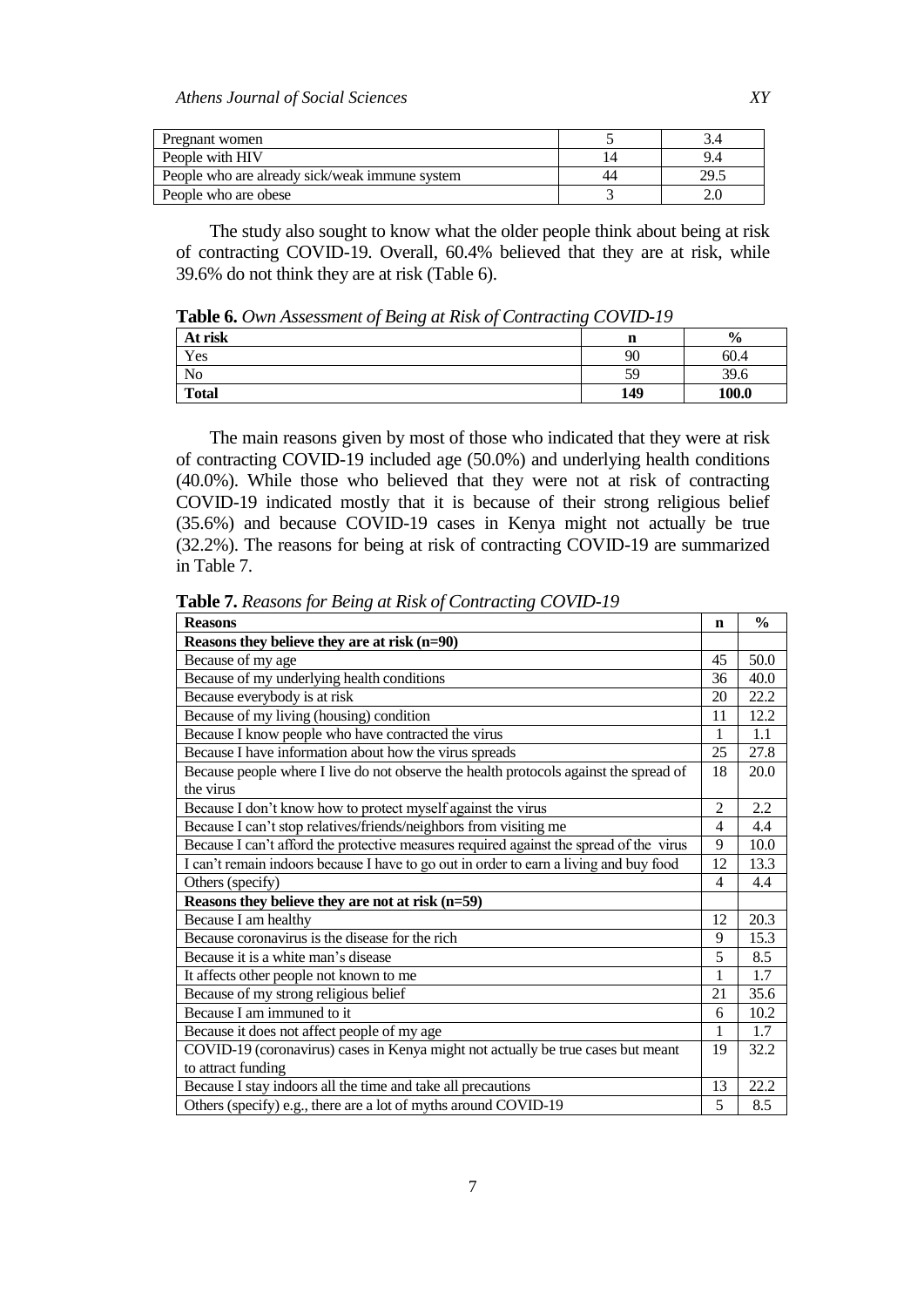*Vol. X, No. Y Okaka & Omondi: Knowledge, Attitude, and Practices (KAP)...*

The main fears reported by the older people about COVID-19 according to the results presented in Table 8 are that COVID-19 is a virus that may result in death (40.9%), and that there is no cure or treatment (20.8%). The least reported fears were being afraid of infecting others (1.3%), loved one may get ill (2.0%), and that many people under-estimate the disease (3.4%). Fear of death was slightly higher among those aged 70 to 79 years (42.0%) compared to those aged 80 and above  $(37.5\%)$  and those aged 60 to 69  $(41.0\%)$ . In terms sex, more males  $(41.3\%)$ than females (40.4%) feared death.

| <b>Main fear</b>                                      | n              | $\frac{6}{9}$ |
|-------------------------------------------------------|----------------|---------------|
| Death/virus kills people                              | 61             | 40.9          |
| No cure or treatment                                  | 31             | 20.8          |
| Loss of income                                        | 10             | 6.7           |
| Food shortage                                         | 12             | 8.1           |
| I may infect others                                   | 2              | 1.3           |
| Many people under-estimate the disease                | 5              | 3.4           |
| Loved one may get ill                                 | 3              | 2.0           |
| It may infect too many people and turn uncontrollable | 6              | 4.0           |
| People losing their jobs and livelihood               | 8              | 5.4           |
| Getting quarantined                                   | 6              | 4.0           |
| Others (specify)                                      | 3              | 2.0           |
| I have nothing to fear                                | $\mathfrak{D}$ | 1.3           |
| <b>Total</b>                                          | 149            | 100.0         |

**Table 8.** *Main Fear Regarding COVID-19* 

Asked about the behavior they have adopted in response to COVID-19 pandemic, the majority of the study participants reported that they mainly wear face masks when outdoors (73.2%) and wash their hands more frequently using soap (69.8%) as away to avoid contracting COVID-19. But less than 50% stopped attending social gathering, keeps distance, stays indoors, and avoids greeting with hands (Table 9).Overall, men and those with higher education wore face masks and washed their hands frequently. However, this was reversed considering age where the lower age categories had adopted more of the response behavior than the older ones.

**Behavior n %** Staying indoors 40 26.8 Stopped attending social gathering 55 36.9 Keep distance of at least 1.5m while in public places 55 36.9 Inform people of illness symptoms 14 2.7 Wash hands using soap frequently 104 69.8 Use hand sanitizer frequently 33 22.1 Always wear face mask when outdoors 109 73.2 Stop greeting people by hand 35 23.5 Sneeze on a closed elbow 5 3.4 Others (specify) 6 4.0 Do nothing  $\begin{array}{|c|c|c|c|c|c|c|c|} \hline 2 & 1.3 \\ \hline \end{array}$ 

**Table 9.** *Behavior Adopted in Response to COVID-19 Pandemic*

In response to what they would do if they developed symptoms similar to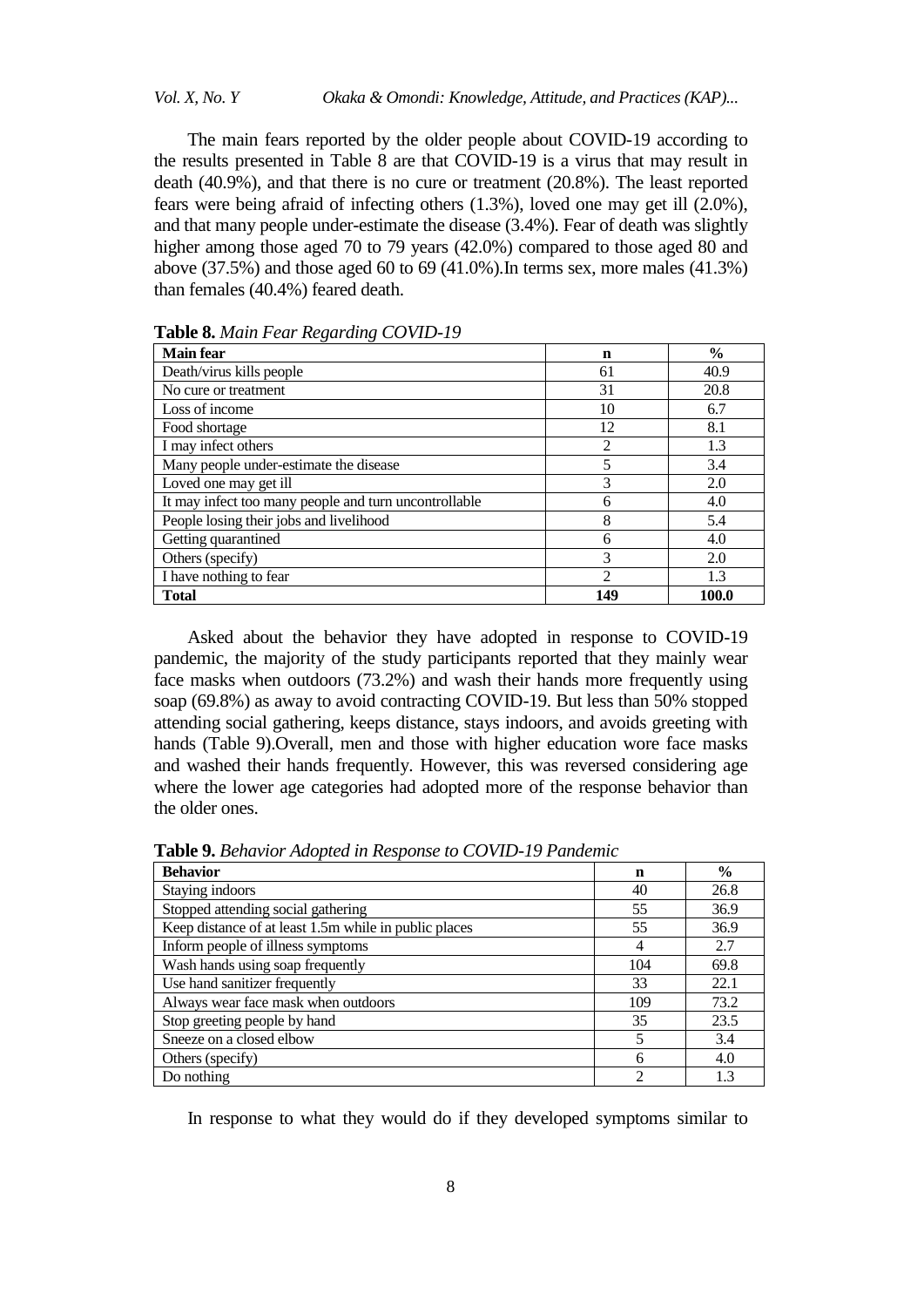those of COVID-19, most study participants indicated that would go to clinic (79.2%). Only 20.1% noted that they would call the government toll free hotline number, and less than 15% reported that they would keep distance, go for test, stop attending social gatherings or stay indoors (Table 10). Men were less likely (12.0%) to go for test as compared to women (15.8%). Similarly, those with less education (10.2% non-formal and 12.1% primary level) were less likely to go for test. In terms of age, the percentage of those who would go for test were higher among those aged 60 to 69 years, decreasing to 14.0% for those aged 70 to 79 years and none among those aged 80 years and above.

| <b>Behavior</b>                             | n   | $\frac{0}{0}$ |
|---------------------------------------------|-----|---------------|
| Go to clinic                                | 118 | 79.2          |
| Staying indoors at home more                | 16  | 10.7          |
| Call toll free number                       | 30  | 20.1          |
| Inform neighbors                            | 6   | 4.0           |
| Inform friends                              | 6   | 4.0           |
| Inform spouse                               | 6   | 4.0           |
| Go for test                                 | 20  | 13.4          |
| Keep distance                               | 22  | 14.8          |
| Stop attending social gatherings            | 17  | 11.4          |
| Informs people of illness symptoms          |     | 4.7           |
| Others e.g. buy medicine to manage symptoms | 3   | 2.0           |
| Do nothing                                  |     | 0.7           |

**Table 10.** *Behavior Adopted if you Had Symptoms Similar to Those of COVID-19* 

#### **Discussion**

Evidence has shown that older people are the most vulnerable population group to COVID-19 pandemic (Daoust 2020). This situation is accentuated for those living in informal settlements in developing countries like Kenya, because living and sanitation conditions in these areas are poor, coupled with high population density, small dwelling and very low income among residents. They are, therefore, the most poorly equipped for the COVID-19 and the most at risk for transmission (Austrian et al. 2020). Consequently, attitude towards COVID-19 and compliance toward preventive measures among older people living in informal settlements will have a greater effect of minimizing the spread and its attendant severe illness and death among this very highly vulnerable group. To facilitate a mechanism through which the government can engage this group in COVID-19 response we conducted a survey to provide information on the level of their knowledge, perception, and assessment of the risk of COVID-19, and adherence to prevention measures. The study showed that almost all study participants had heard or were aware of COVID-19 pandemic. This means that the daily updates from public health agencies in Kenya, and government efforts to enforce measures to curb the spread of the disease have ensured that even older people living in informal settlements get to know about the existence of the disease (Hagger et al. 2020). The most important source of information about COVID-19 for the older people living in the informal settlement was radio. This is in contrast with studies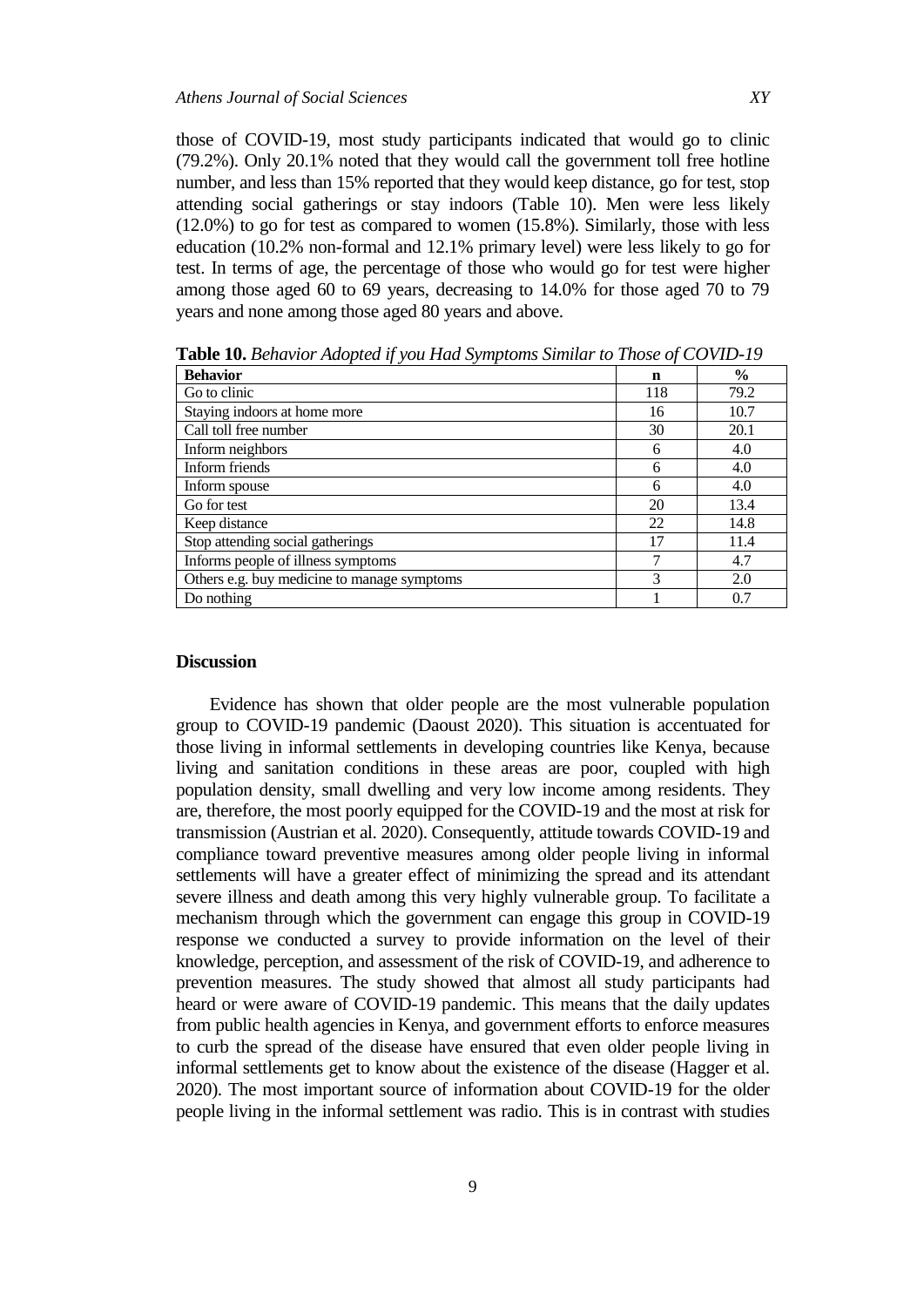targeting the general population (Hager et al. 2020) or the youth (Karijo et al. 2020) that have shown that the social media (internet) and TV were the main sources of information about COVID-19. This could be attributed to the fact that older people are less likely to use mobile phone or internet technology because they are late adapters to technology. Furthermore, T.V. ownership among residents of informal settlements and especially older people is low. This, therefore, means that to effectively reach the older people living in informal settlements with messages on COVID-19 pandemic, response teams should prioritize the use of radio.

The study revealed that most participants were able to identify two important symptoms of COVID-19, but few accurately identified difficulty in breathing, a key symptom which signifies critical illness and potential need for hospitalization (Austrian *et al.*, 2020). For the older people, not being able to correctly identify this symptom can be fatal in a short time. Overall, response teams need to develop communication strategies that can better educate the older people on the key symptoms of COVID-19 in order to increase their knowledge and empower them to seek help from health facilities when they notice these symptoms.

Slightly over 50% of the participants correctly identified the elderly as those at greatest risks of getting severely sick from COVID-19, and fewer (less than 30%) listed those with compromised immune system. Emphasizing that this group is at very high risk can help the older people and the people around them better prioritize and take steps to protect this group. About 60% of the participants felt that they were at high risk of infection. However, this leaves out about 40% of this highly vulnerable group with a false feeling that they are safe at a time when second wave in COVID-19 infection and deaths is being experienced in Kenya (Sanga 2020). Although the perception of being at risk to COVID-19 among the study participants was higher than those recorded in a previous study (35%) carried out by Austrain et al. (2020) among general adult population in informal settlement in Kenya at the end of March 2020, there is indication that several months after the first case of COVID-19 was reported in Kenya, risk perception among vulnerable population groups like older people has not reached the desired level, and, therefore, should be of concern. Such a scenario requires concerted effort by health and other government officials to sensitize the older people being a high risk group. The apathy which is the result of the perception that they are not at risk, according to the finding of this study, arose from the fact that the study participants felt that they had strong religious belief, so God would protect them, and also the false but commonly spread rumour among a section of Kenyan population that the government is using COVID-19 positivity figures to attract funding from donors. A previous study by Karijo et al. (2020) in April 2020 among the Kenyan youth had revealed similar myth on the belief about God's protection from the risk of contracting COVID-19. Such myths and misconceptions are a threat to curbing the transmission of COVID-19 pandemic and a great danger to a vulnerable group like the older people living in informal settlements. This calls for strengthening messaging to eliminate them.

Most participants expressed concern about death from COVID-19. This was higher among those who had not reached 80 years. Loss of income that had been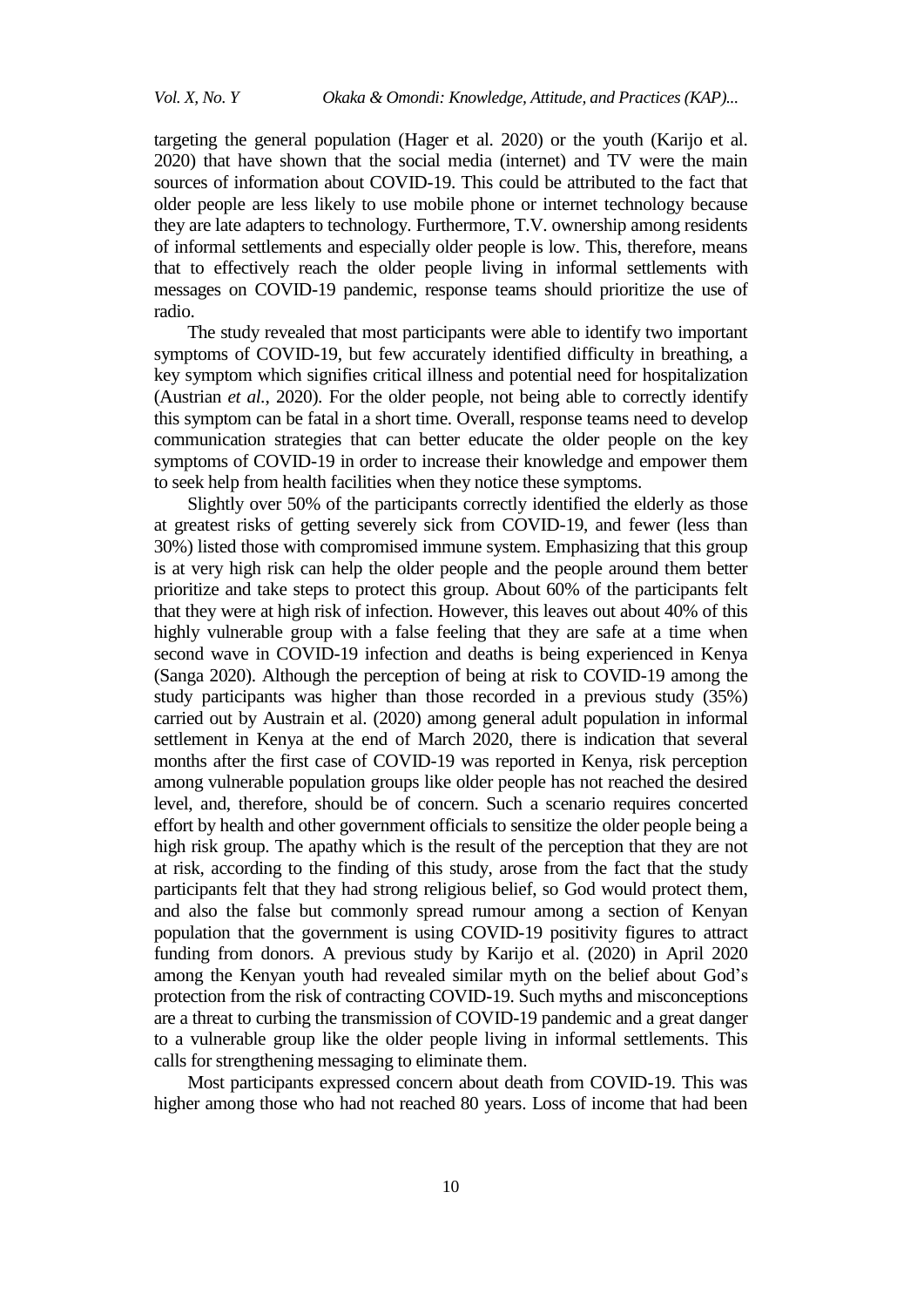reported as a major concern in a previous study in informal settlement in Kenya (Austrian et al*.* 2020) was reported by few older people in the current study. This could be attributed to the fact that unlike the other sections of the society older people rely on government cash transfers, relatives and well-wishers. Therefore, direct effect on income is not pronounced. Government actions need to sustain and even increase cash transfers to older people in order to reduce the risk of older people exposing themselves to the virus when they go out to seek employment or other income generating activities.

Many participants indicated that the main steps they have adopted to avoid contracting COVID-19 were wearing face masks and frequently washing hands using soap. However, many were not taking steps like avoiding social gatherings, keeping distance and staying at home. Yet these are some of the recommended behavior to avoid contracting the disease. These precautionary measures are key in reducing the spread of the virus in already densely populated informal settlements, and to high risk groups like older people. It is critical that the government messaging regarding steps to be taken to avoid contracting COVID-19 should be packaged to target specific groups like older people. Over three quarters of study participants indicated that they would go to clinic if they developed symptoms similar to those of COVID-19. But of concern is that only a few would go for test, keep distance or stop attending social gathering. Meaning they would transmit the virus to others. The finding that most informal settlements residents in Kenya would go to clinic if they developed symptoms are similar to those of Austrian et al. (2020). Meaning that World Health Organization's (WHO) guidance on staying at home and calling a health provider if symptomatic to avoid overcrowding health facilities has not been understood well by most people living in informal settlements.

## **Conclusion**

Our study revealed that although almost all older people living in informal settlements in Nairobi city have heard about COVID-19, knowledge on symptoms, risk and preventive measures are not that high. There is, therefore, need for welltailored and contextualized awareness campaigns to reach this high risk group. Strategies to ensure older people adopt and sustain appropriate preventive measures will be critical in reducing the impacts of the virus on older people living in informal settlements.

#### **Acknowledgments**

The research was funded by Consortium for Advanced Training in Africa CARTA. CARTA has been funded by the Welcome Trust (UK) (Grant No: 0875 47/Z/08/Z), the Department for International Development (DfID) under the Development Partnerships in Higher Education (DelpHE), the Carnegie Corporation of New York (Grant No: 191994), Sida (Grant No: 54100029) and the Bill and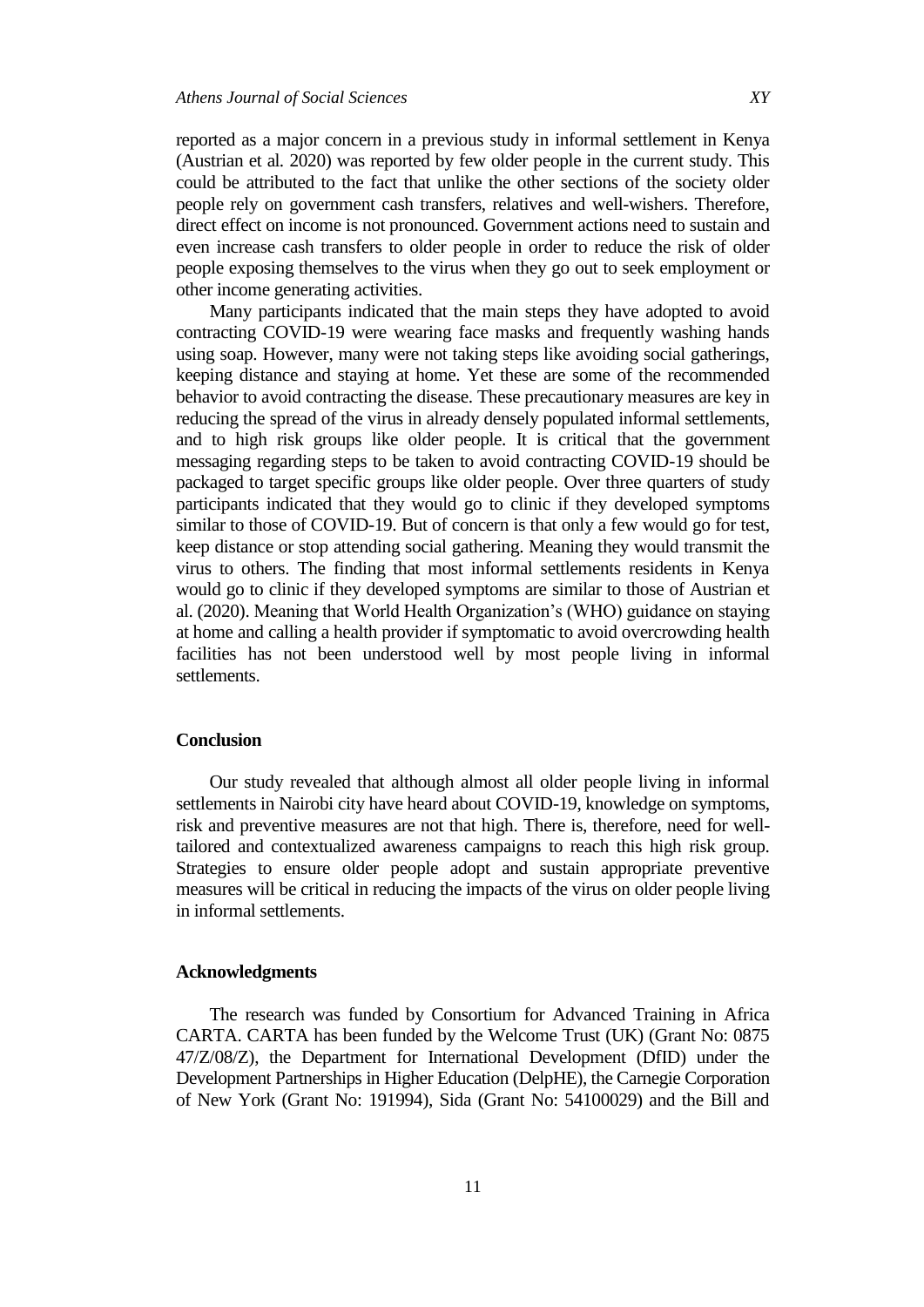Melinda Gates Foundation (Grant No: 51228). Any opinions, findings and conclusions or recommendation expressed in this work are those of the authors.

#### **References**

- Adhikari SP, Meng S, Wu Y, Mao Y, Ye R, Wang Q, et al. (2020) Epidemiology, causes, clinical manifestation and diagnosis, prevention and control of coronavirus disease (COVID-19) during the early outbreak period: a scoping review. *Infectious Diseases of Poverty* 9(1): 29.
- Austrian K, Pinchoff J, Tidwell JB, White C, Abuya T, Kangawan B, et al. (2020) COVID-19 related knowledge, attitudes, practices and needs of households in informal settlements in Nairobi, Kenya. *SSRN Electronic Journal*.
- Barasa E (2020) Assessing the hospital surge capacity of Kenya health system in the face of the COVID-19 pandemic. In *Medarxiv*, 1–24.
- Chen G, Wu D, Guo W, Cao Y, Huang D, Wang H, et al. (2020) Clinical and immunologic features in severe and moderate Coronavirus Disease 2019. *The Journal of Clinical Investigation* 130(5): 2620–2629.
- Cheval S, Adamescu CM, Georgiadis T, Herrnegger M, Piticar A, Legates DR (2020) Observed and potential impacts of the COVID-19 pandemic on the environment. *International Journal of Environmental Research and Public Health* 17(11): 4140.
- Daoust JF (2020) Elderly people and responses to COVID-19 in 27 countries. *PLoS ONE* 15(7): e0235590.
- Hager E, Odetokun IA, Bolarinwa O, Zainab A, Okechukwu O, Al-Mustapha AI (2020) Knowledge, attitude, and perceptions towards the 2019 Coronavirus pandemic: a binational survey in Africa. *PLoS ONE* 15(7): e0236918.
- Herbling D (2021) *Delta strain may spark 'catastrophic' wave in Kenya in weeks*. Retrieved from: [www.bloomberg.com/authors/ATX-Z-INUJw/david-herbling.](http://www.bloomberg.com/authors/ATX-Z-INUJw/david-herbling) [Accessed 8 July 2021]
- Kajliwa G (2020, October 23) *1,000 new COVID cases recorded as recoveries increase to 33,050*. The Standard.
- Kajliwa G (2020, November 14) *232 deaths recorded in November as positive cases increase to 68,193*. The Standard.
- Karijo E, Kibui V, Karanja S, Njuki J, Boit F, Kibui V, et al. (2020) Knowledge, attitudes, practices, and the effects of COVID-19 on health seeking behaviors among young people in Kenya. In *Research Square*.
- Kothari CR (2004) *Research methodology, methods and techniques*. India: New Age Publishers.
- Kroumpouzos G, Gupta M, Jafferany M, Lotti T, Sadoughifar R, Sitkowska Z, et al. (2020) COVID‐19: a relationship to climate and environmental conditions? *Dermatological Therapy* 33(4): e13399.
- Macharia PM, Joseph N, Okiro E (2020) A vulnerability index for COVID-19: spatial analysis to inform equitable response in Kenya. In *medRxiv*, 1–26.
- Nakkazi E (2021) *Kenya confirms third wave of COVID-19*. Nairobi: Health Policy Watch.
- Republic of Kenya RoK (2021) *Kenya: COVID-19 update 17 August 2021*. Nairobi: Ministry of Health.
- Sanga B (2020, October 31) Kenya records 1,185 more positive cases and 17 deaths. *The Standard*.
- Sohrabi C, Alsafi Z, O'Neill N, Khan M, Kerwan A, Al-Jabira A, et al. (2020) World Health Organization declares global emergency: a review of the 2019 novel